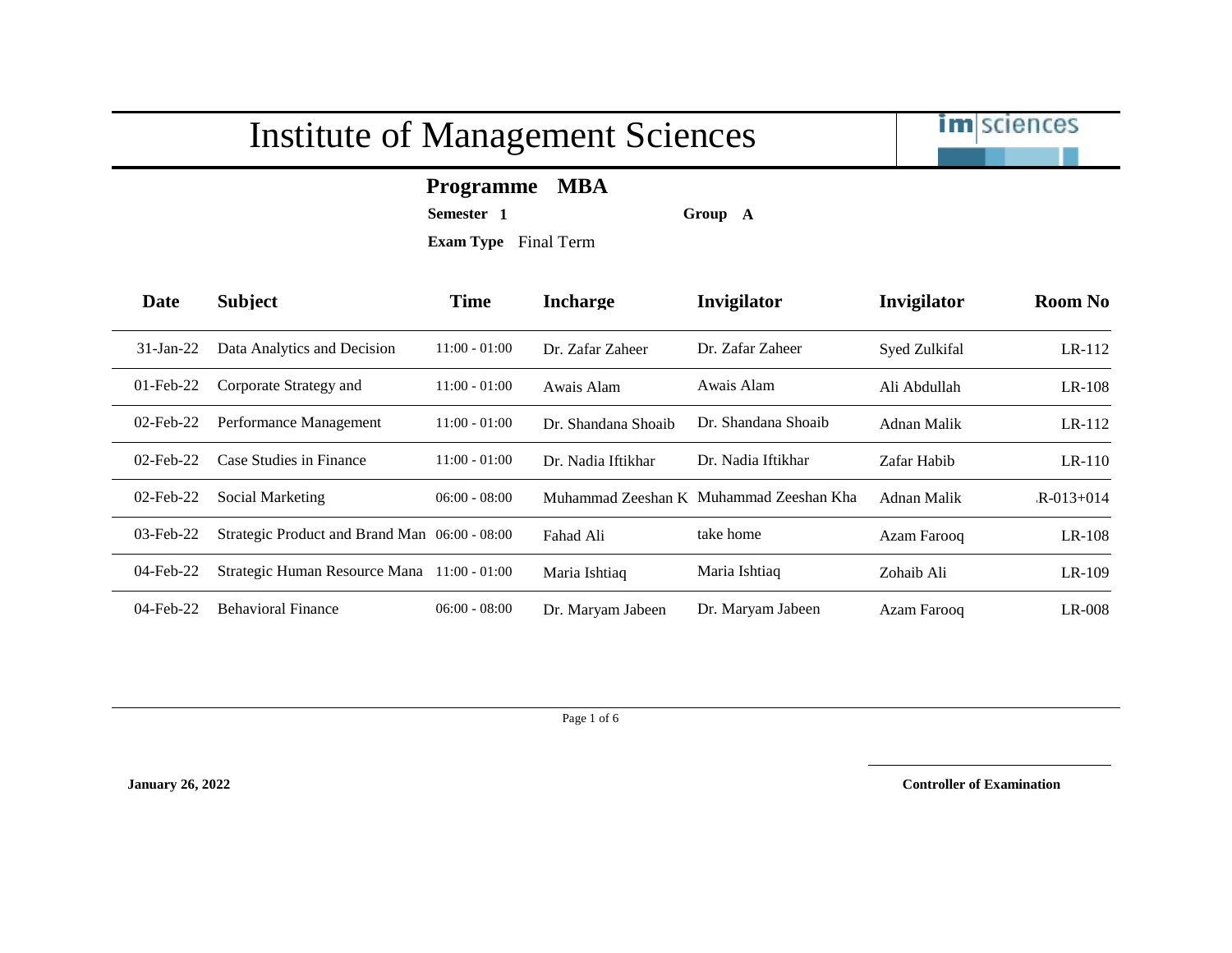

**Programme MBA**

**Semester 3 Group A**

**Exam Type** Final Term

| Date         | <b>Subject</b>                                | <b>Time</b>     | <b>Incharge</b>      | Invigilator        | Invigilator              | <b>Room No</b>  |
|--------------|-----------------------------------------------|-----------------|----------------------|--------------------|--------------------------|-----------------|
| $31-Ian-22$  | <b>Strategic Financial Management</b>         | $11:00 - 01:00$ | Dr. Romana Bangash   | Dr. Romana Bangash | Dr. Zohra Jabeen         | $LR-109$        |
| $02$ -Feb-22 | Performance Management                        | $11:00 - 01:00$ | Dr. Shandana Shoaib  |                    | $\overline{\phantom{a}}$ | $LR-112$        |
| $02$ -Feb-22 | Social Marketing                              | $06:00 - 08:00$ | Muhammad Zeeshan K - |                    | $\overline{\phantom{0}}$ | $R - 013 + 014$ |
| $03$ -Feb-22 | Strategic Product and Brand Man 06:00 - 08:00 |                 | Fahad Ali            | take hom           | $\overline{\phantom{a}}$ | $LR-108$        |
| 04-Feb-22    | Mergers and Acquisitions                      | 11:00 - 01:00   | Sohail Khalil        | Sohail Khalil      | Javed Iqbal              | $LR-110$        |
| $04$ -Feb-22 | Strategic Human Resource Mana                 | $11:00 - 01:00$ | Maria Ishtiaq        |                    | $\overline{\phantom{0}}$ | $LR-109$        |

Page 2 of 6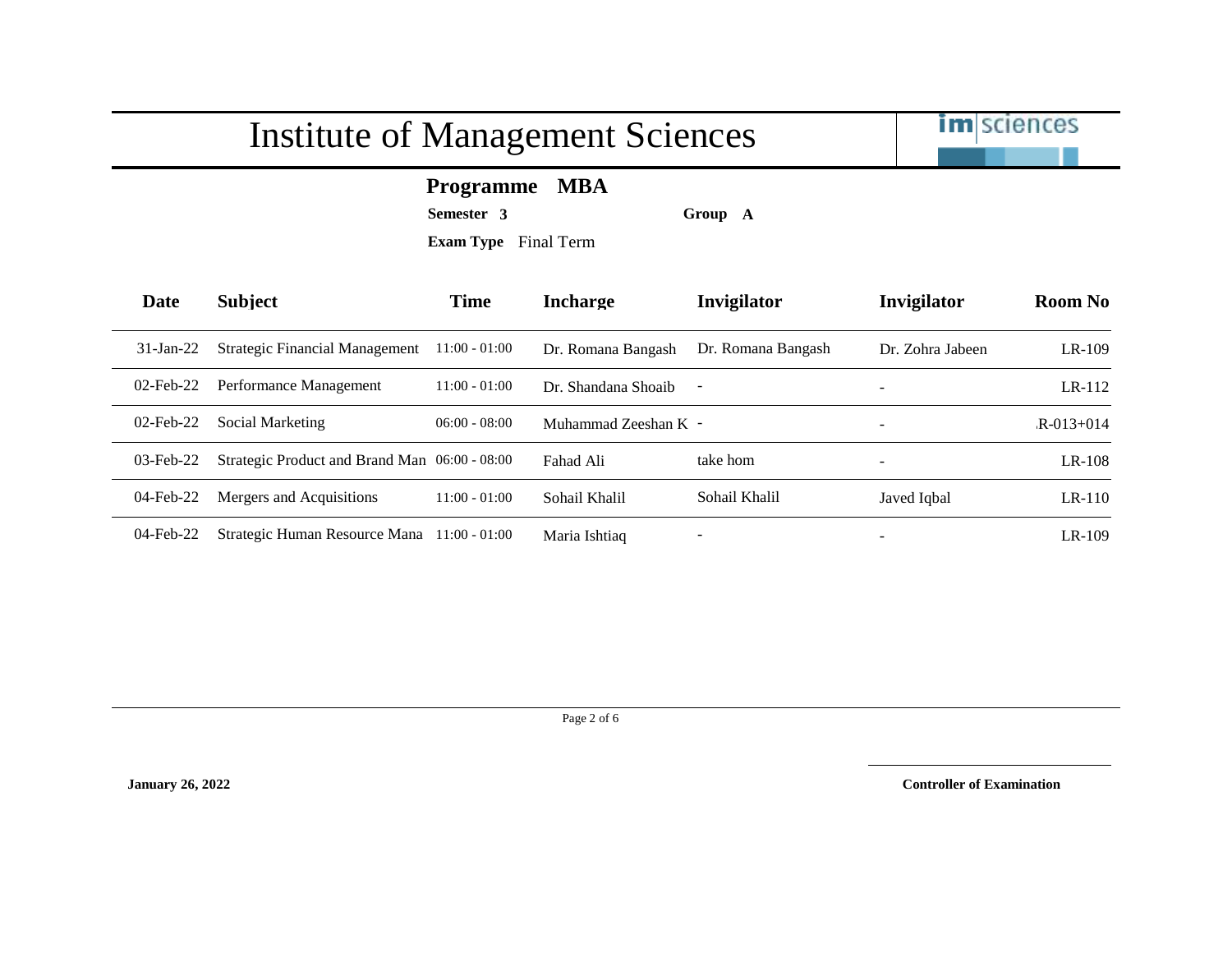

**Programme MBA**

**Semester 3 Group B**

**Exam Type** Final Term

| Date         | <b>Subject</b>                                | <b>Time</b>     | Incharge             | Invigilator | <b>Invigilator</b>       | <b>Room No</b>  |
|--------------|-----------------------------------------------|-----------------|----------------------|-------------|--------------------------|-----------------|
| $31-Ian-22$  | <b>Strategic Financial Management</b>         | $11:00 - 01:00$ | Dr. Romana Bangash - |             | $\overline{\phantom{0}}$ | $LR-109$        |
| $02$ -Feb-22 | Social Marketing                              | $06:00 - 08:00$ | Muhammad Zeeshan K - |             | $\overline{\phantom{a}}$ | $R - 013 + 014$ |
| $02$ -Feb-22 | Performance Management                        | $11:00 - 01:00$ | Dr. Shandana Shoaib  |             | $\overline{\phantom{a}}$ | $LR-112$        |
| $03$ -Feb-22 | Strategic Product and Brand Man 06:00 - 08:00 |                 | Fahad Ali            | take home   | $\overline{\phantom{a}}$ | $LR-108$        |
| 04-Feb-22    | Mergers and Acquisitions                      | $11:00 - 01:00$ | Sohail Khalil        |             | $\overline{\phantom{a}}$ | $LR-110$        |
| $04$ -Feb-22 | Strategic Human Resource Mana                 | $11:00 - 01:00$ | Maria Ishtiaq        |             | $\overline{\phantom{a}}$ | $LR-109$        |

Page 3 of 6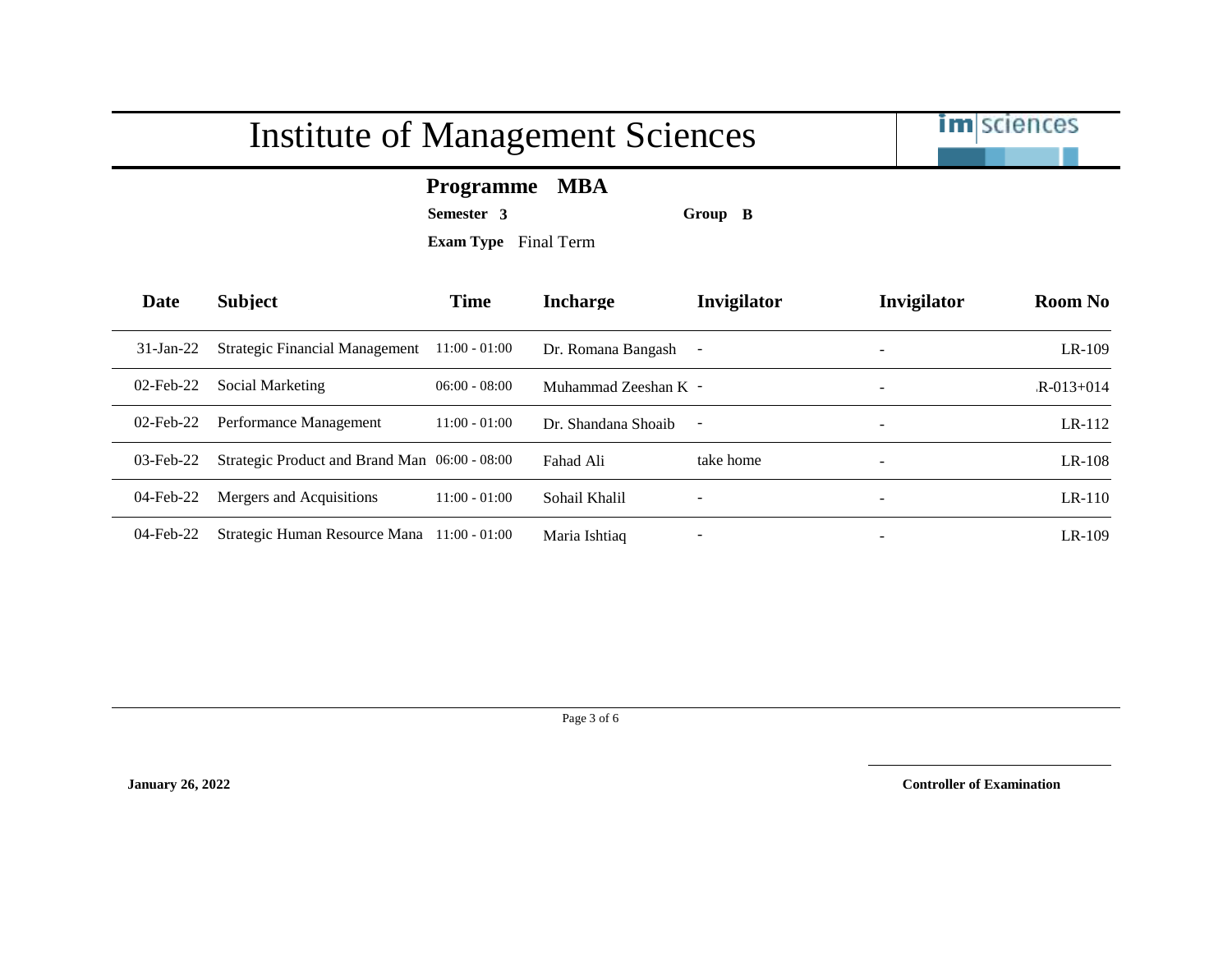

### **Programme MBA (N.B)**

**Semester 3 Group A**

**Exam Type** Final Term

| Date         | <b>Subject</b>                                | <b>Time</b>     | <b>Incharge</b>     | <b>Invigilator</b>  | Invigilator              | <b>Room No</b> |
|--------------|-----------------------------------------------|-----------------|---------------------|---------------------|--------------------------|----------------|
| $31$ -Jan-22 | <b>Project Management</b>                     | $11:00 - 01:00$ | Dr. Saleem Gul      | Dr. Saleem Gul      | $\equiv$                 | $LR-110$       |
| $01$ -Feb-22 | Research Methodology                          | $11:00 - 01:00$ | Dr. Shandana Shoaib | Dr. Shandana Shoaib | Dr. Zohra Jabeen         | $LR-110$       |
| $02$ -Feb-22 | Human Resource Management                     | $11:00 - 01:00$ | Azam Farooq         | Azam Farooq         | Dr. Zohra Jabeen         | $LR-109$       |
| $03$ -Feb-22 | Strategic Product and Brand Man 06:00 - 08:00 |                 | Fahad Ali           | take home           | $\overline{\phantom{a}}$ | $LR-108$       |
| $03$ -Feb-22 | <b>Business Statistics</b>                    | $11:00 - 01:00$ | Dr. Yasir Kamal     | Dr. Yasir Kamal     |                          | $LR-108$       |
| $04$ -Feb-22 | Strategic Human Resource Mana                 | $11:00 - 01:00$ | Maria Ishtiaq       |                     | $\overline{\phantom{0}}$ | $LR-109$       |
| 04-Feb-22    | Mergers and Acquisitions                      | $11:00 - 01:00$ | Sohail Khalil       |                     | $\overline{\phantom{0}}$ | $LR-110$       |

Page 4 of 6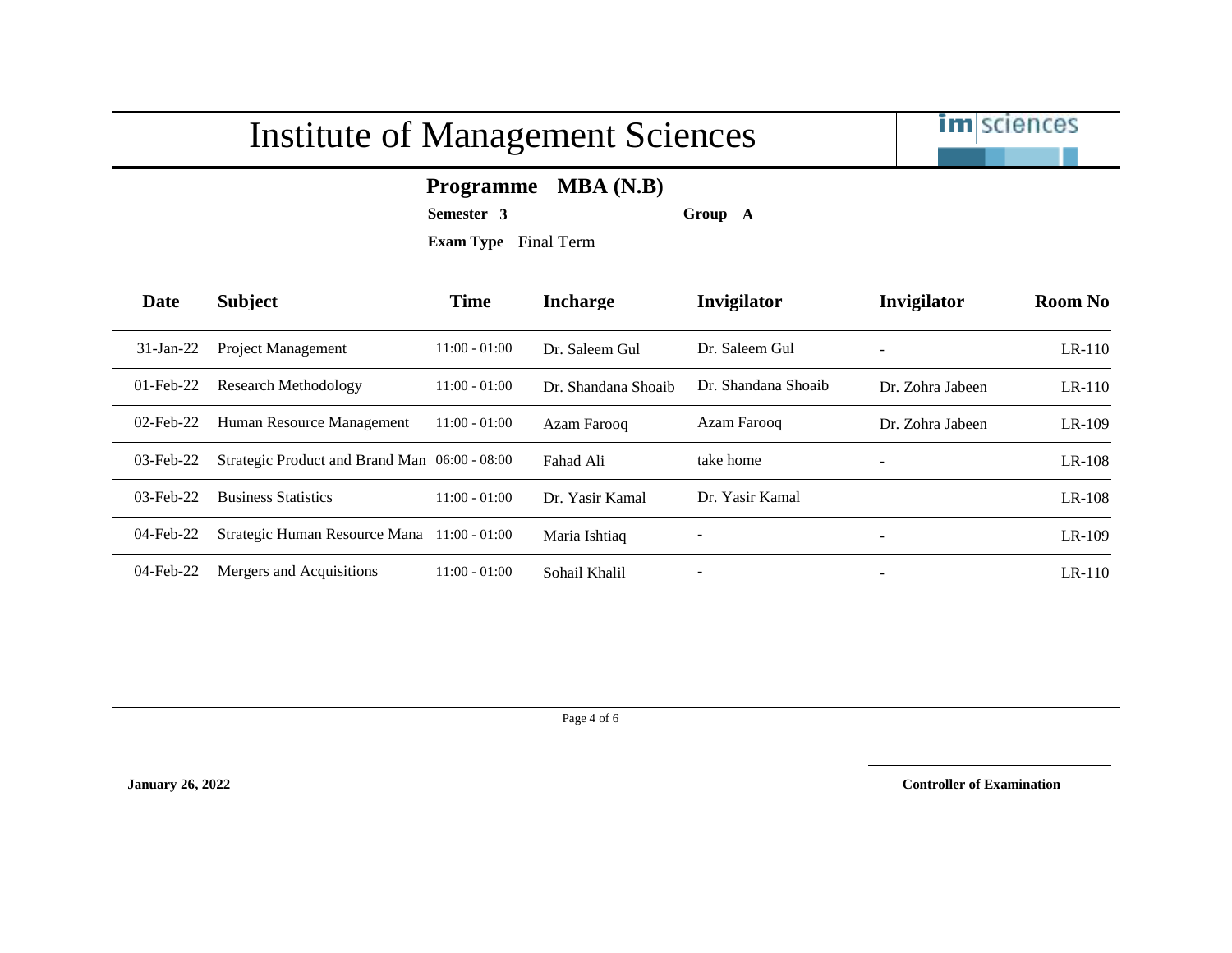

**Programme MBA 3.5**

**Semester 6 Group A**

**Exam Type** Final Term

| Date         | <b>Subject</b>                              | <b>Time</b>     | <b>Incharge</b>      | Invigilator | Invigilator              | <b>Room No</b> |
|--------------|---------------------------------------------|-----------------|----------------------|-------------|--------------------------|----------------|
| $31-Ian-22$  | <b>Strategic Financial Management</b>       | $11:00 - 01:00$ | Dr. Romana Bangash - |             | $\overline{\phantom{0}}$ | $LR-109$       |
| $01$ -Feb-22 | Advanced Strategic Management 11:00 - 01:00 |                 | Dr. Atiq             | Dr. Atiq    | $\overline{\phantom{a}}$ | $LR-109$       |
| $02$ -Feb-22 | Supply Chain Management                     | $11:00 - 01:00$ | Abdul Qadus          | Abdul Oadus | $\overline{\phantom{0}}$ | $LR-108$       |
| 04-Feb-22    | Mergers and Acquisitions                    | $11:00 - 01:00$ | Sohail Khalil        | -           | $\overline{\phantom{0}}$ | $LR-110$       |

Page 5 of 6